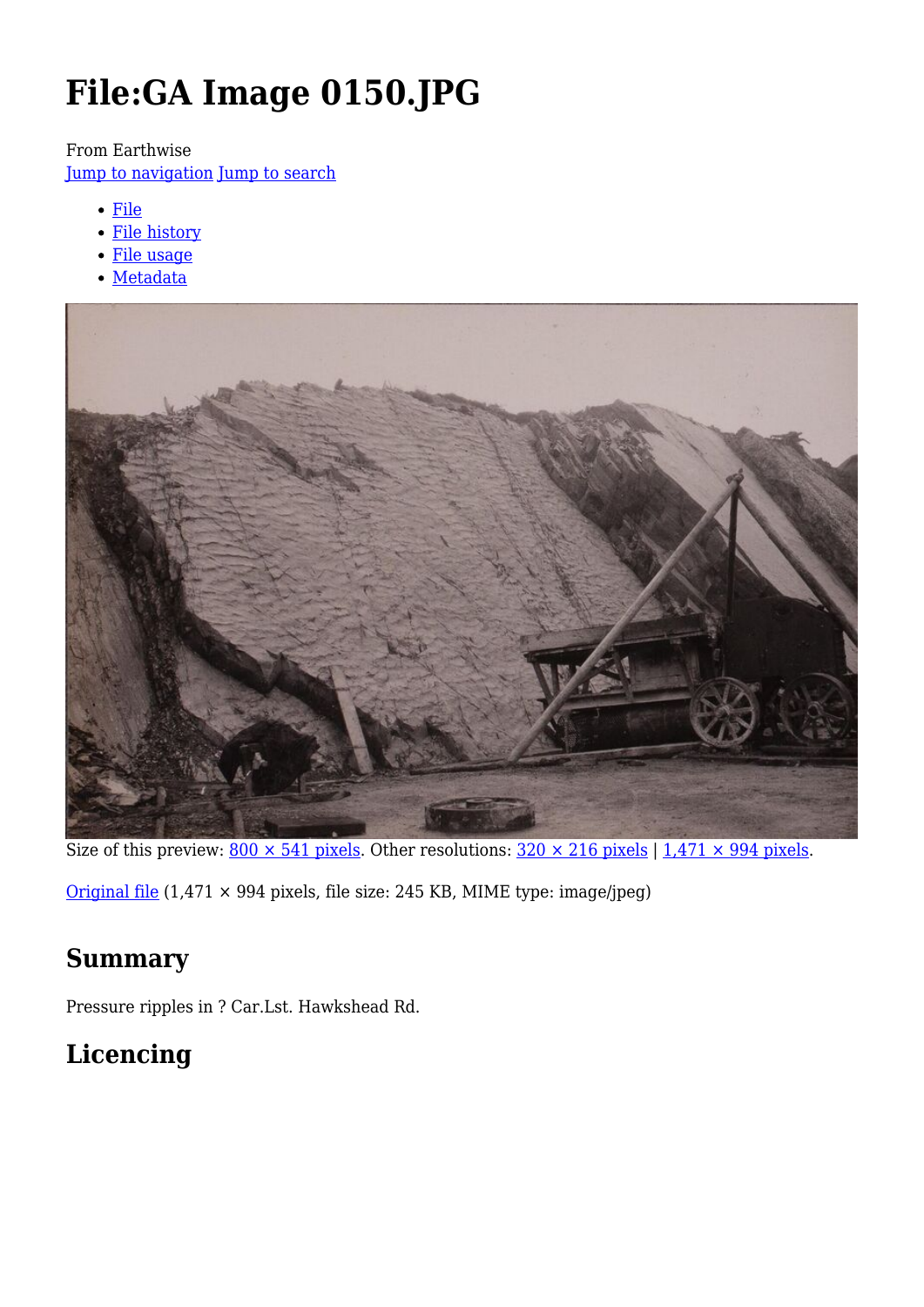Download of 1000 x 1000 pixel images is free for all non-commercial use - all we ask in return is for you to acknowledge BGS when using our images. Click our Terms and Conditions link below for information on acknowledgement text, and to find out about using our images commercially.

#### **Copyright**

The images featured on this site unless otherwise indicated are copyright material of the UK Research and Innovation (UKRI), of which the British Geological Survey is a component body. The British Geological Survey encourages the use of its material in promoting geological and environmental sciences. The images may be reproduced free of charge for any non-commercial use in any format or medium provided they are reproduced accurately and not used in a misleading or derogatory context. Where any images on this site are being republished or copied to others, the source of the material must be identified and the copyright status acknowledged. The permission to reproduce UKRI protected material does not extend to any images on this site which are identified as being the copyright of a third party. Authorisation to reproduce such material must be obtained from the copyright holders concerned.

#### **Non-commercial Use**

Use of the images downloaded from this site and reproduced digitally or otherwise may only be used for non-commercial purposes, which are:-

- Private study or research for a non-commercial purpose
- Education for teaching, preparation and examination purposes

When using the images please credit 'British Geological Survey' and include the catalogue reference ('P Number') of the item to allow others to access the original image or document. Noncommercial users of the images from this site are restricted to downloading no more than 30 images, without seeking further permission from [enquiries@bgs.ac.uk](mailto:enquiries@bgs.ac.uk)

#### **Commercial Use**

For commercial use of these images for which higher resolution images are available, individual permissions and/or licences arrangements should be agreed by contacting [enquiries@bgs.ac.uk](mailto:enquiries@bgs.ac.uk) Commercial use will include publications in books (including educational books), newspapers, journals, magazines, CDs and DVDs, etc, where a cover charge is applied; broadcasts on TV, film and theatre; and display in trade fairs, galleries, etc. If you are in doubt as to whether your intended use is commercial, please contact [enquiries@bgs.ac.uk](mailto:enquiries@bgs.ac.uk)

#### **Warranty**

Use of the images downloaded from this site is at the users own risk. UKRI gives no warranty as to the quality of the images or the medium on which they are provided or their suitability for any use. **Ordnance Survey topography**

Maps and diagrams in Earthwise use topography based on Ordnance Survey mapping. The National Grid and other Ordnance Survey data ©Crown Copyright and database rights 2015. Ordnance Survey Licence No. 100021290 EUL.

### **File history**

Click on a date/time to view the file as it appeared at that time.

| Date/Time                       | <b>Thumbnail</b> | <b>Dimensions</b>                | User                                   | <b>Comment</b>                                     |
|---------------------------------|------------------|----------------------------------|----------------------------------------|----------------------------------------------------|
| current 11:45, 9 September 2020 |                  | $1,471 \times 994$<br>$(245$ KB) | Zebrina<br><u>(talk</u>  <br>contribs) | Pressure ripples<br>in ? Car.Lst.<br>Hawkshead Rd. |

You cannot overwrite this file.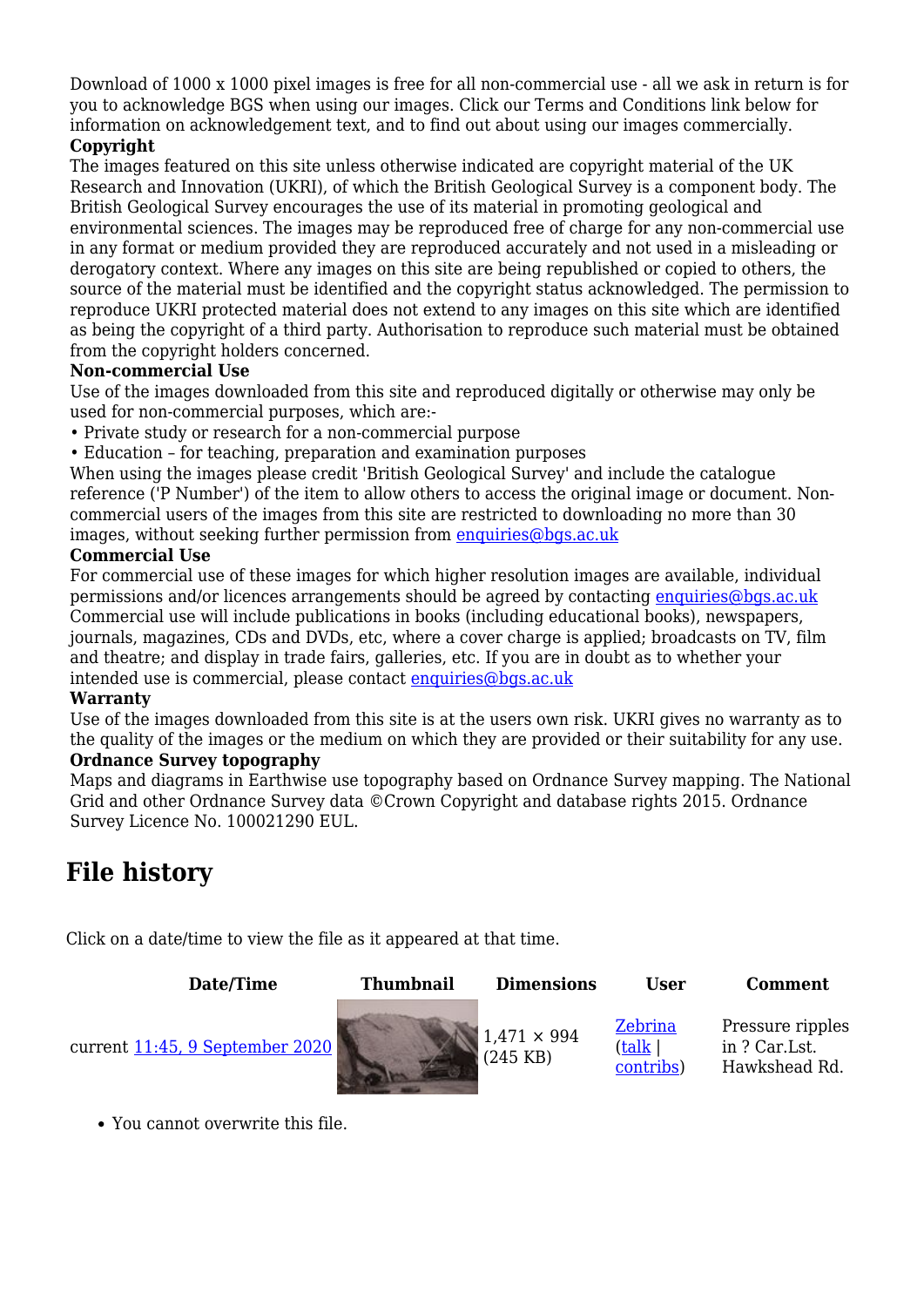# **File usage**

The following page links to this file:

[Elsie Giles photographs: Series 25-34. 1926–1934 - index, GA 'Carreck Archive'](http://earthwise.bgs.ac.uk/index.php/Elsie_Giles_photographs:_Series_25-34._1926%E2%80%931934_-_index,_GA_%27Carreck_Archive%27)

# **Metadata**

This file contains additional information, probably added from the digital camera or scanner used to create or digitise it.

If the file has been modified from its original state, some details may not fully reflect the modified file.

**Author** Bob **Date and time of data generation** 10:12, 8 September 2020 **Date and time of digitising** 10:12, 8 September 2020 **DateTimeOriginal subseconds** 77 **DateTimeDigitised subseconds** 77 Retrieved from ['http://earthwise.bgs.ac.uk/index.php?title=File:GA\\_Image\\_0150.JPG&oldid=49702](http://earthwise.bgs.ac.uk/index.php?title=File:GA_Image_0150.JPG&oldid=49702)' [Category](http://earthwise.bgs.ac.uk/index.php/Special:Categories):

[License tags](http://earthwise.bgs.ac.uk/index.php/Category:License_tags)

# **Navigation menu**

### **Personal tools**

- Not logged in
- [Talk](http://earthwise.bgs.ac.uk/index.php/Special:MyTalk)
- [Contributions](http://earthwise.bgs.ac.uk/index.php/Special:MyContributions)
- [Log in](http://earthwise.bgs.ac.uk/index.php?title=Special:UserLogin&returnto=File%3AGA+Image+0150.JPG&returntoquery=action%3Dmpdf)
- [Request account](http://earthwise.bgs.ac.uk/index.php/Special:RequestAccount)

### **Namespaces**

- [File](http://earthwise.bgs.ac.uk/index.php/File:GA_Image_0150.JPG)
- [Discussion](http://earthwise.bgs.ac.uk/index.php?title=File_talk:GA_Image_0150.JPG&action=edit&redlink=1)

 $\Box$ 

### **Variants**

### **Views**

• [Read](http://earthwise.bgs.ac.uk/index.php/File:GA_Image_0150.JPG)